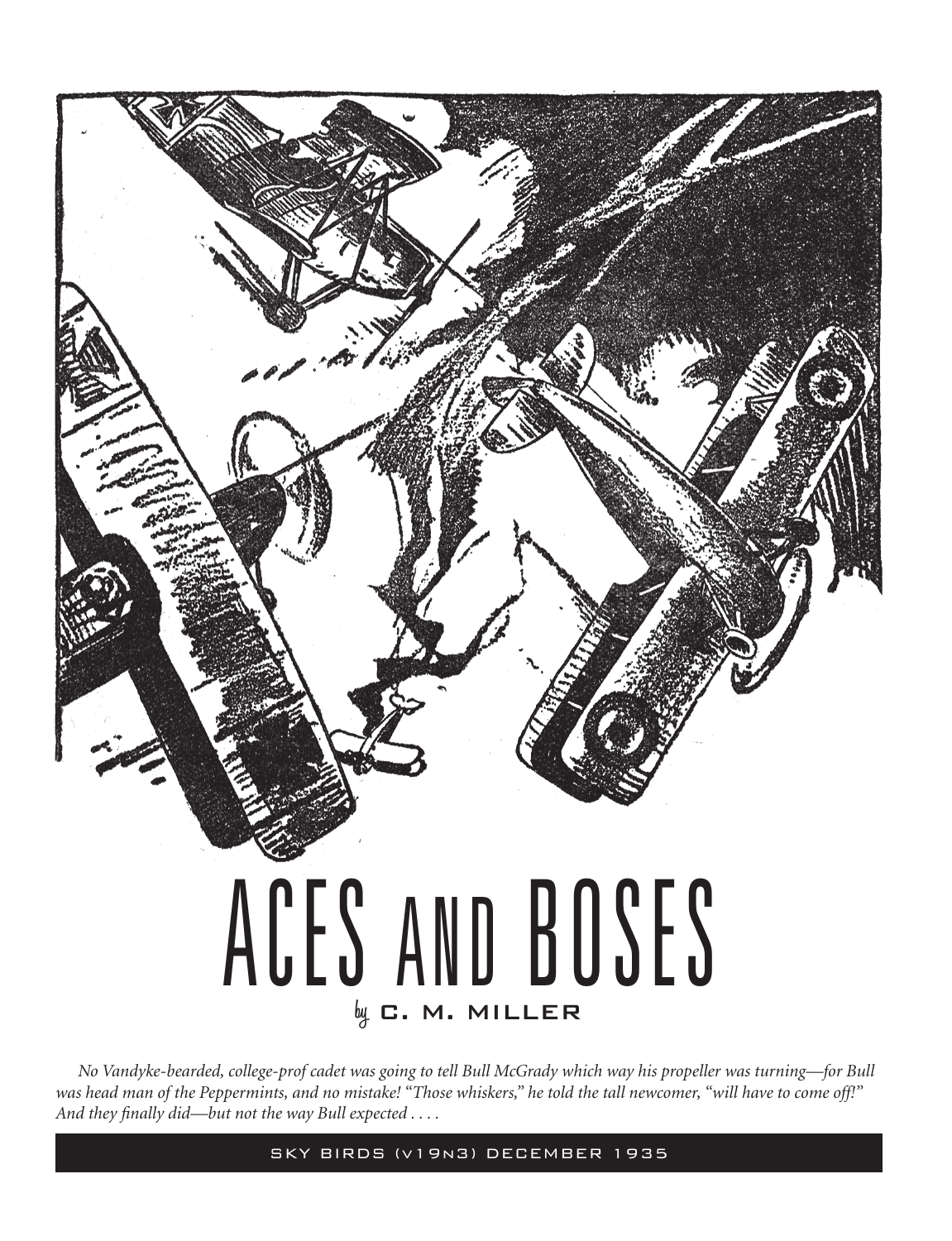

ELL, I'll be damned! Jim,<br>
look at this!" Bull McGrady's<br>
bellow filled the Peppermints'<br>
small operations office as he<br>
called Jim Baird, the deputy leader of the flight, to the look at this!" Bull McGrady's bellow filled the Peppermints' small operations office as he

window.

Jim pried his lanky form out of a chair, dropped his brown paper cigarette in the wastebasket, and strolled to Bull's side.

A trim, new Spad had just taxied to the entrance of Number 1 hangar. Its pilot had climbed out and was giving some instructions to the rigger sergeant.

"Did you ever see anything like that before, Jim?" Bull rumbled. "A college professor!"

"Looks it," Jim said shortly. "What do you suppose he wants?"

Bull McGrady's coal-black eyes followed the stranger as he started toward the office. The man was trim and neat, but the thing that had brought the shine to Bull's eyes was his face. It was covered with whiskers—neatly trimmed black whiskers that ended in a pointed, professional-looking Vandyke!

Shaking his massive head, Bull turned back toward the desk and waited for the door to open on the terrible disaster.

Bull was a tall man, almost six feet four, and he looked nearly as broad across the shoulders as he was up and down. His long arms hung almost to his knees, and his hair stood straight on end from being clipped so short. His whiskers were shaved close, making the lower part of his face blue-black in color.

Jim Baird sauntered across the room, sat down and, crossing his long legs, began rolling another cigarette. The office door opened, and the be-whiskered stranger walked in, saluted and reached in his inside coat pocket.

Bull McGrady said nothing, but there was a shiny glitter in his black eyes that meant trouble. He took the envelope the man handed him. But not until he unfolded the paper it contained did he take his eyes off the stranger's face.

When he had read the note, his teeth clicked together, and he looked up.

"So!" he said. "Lieutenant Philip Rogers, reporting for duty with the Peppermints, eh?" Then his voice rasped. "The first order you get here is to shave off that brush you got on your face. We're not going to have anything like that on the Peppermints' field."

Rogers' level gray eyes clashed with Bull's black ones. He shook his head firmly. "I'm sorry, captain, that I have to disobey the first order you give me, but I'm going to."

Bull McGrady's heavy nostrils flared. His big hands knotted themselves into bigger fists as he leaned across the desk. Jim Baird took his cigarette out of his mouth and uncrossed his legs expectantly.

"A hard guy, eh?" Bull rumbled. "You'll either shave those whiskers off or I'll take you down and yank 'em out. This is no menagerie, and we don't want any hairy-faced baboons running around here. This is the Peppermints Squadron, mister, and I run it in my own way. Shave 'em off, that's all!"

ROGERS' square shoulders seemed to tauten and hunch just a bit. Jim Baird's eyes were darting from one man to the other, and there was a tight little smile on his lips.

"I'll obey your orders when they refer to my duties with the Peppermints," Rogers said coolly, "but as to my own personal appearance, you can go to hell. At that, I don't look as much like a baboon with my whiskers on as you do clean-shaved."

Bull McGrady's face was almost purple as he walked around the desk. Bull was hard. He had a reputation for hardness that had reached all the way to Chaumont. But it was a just hardness. He rode his men, but he'd fight at the drop of a hat if anybody else tried it. And he was boss!

"Listen to me, Mr. Wise Guy," he said, with his face close to Rogers'. "You can take your choice of three things. Either shave 'em off; or get knocked down and have 'em pulled off; or go back to the Pool where you come from. Help yourself."

Rogers' voice was steely hard when he said, "I'm not shaving them off. As for going back to the Pool, I've got a little influence myself that can stop you from sending me there. And if you want to try knocking me down and pulling them out, you're welcome to start at any time."

For a long moment it looked as if McGrady were going to bash in Rogers' defiant face.

"Where would a monkey like you get a pull?" he growled.

"From Colonel 'Hell-Fire' Turner," Rogers said. "Get the point?"

Bull snorted in disgust. "Colonel Hell-Fire Turner may be comin' to Wing to take over the command from Stokes, but he isn't there yet, buzzard, and Stokes is gone."

Jim Baird chuckled.

"So you think," Rogers snapped. "Hell-Fire won't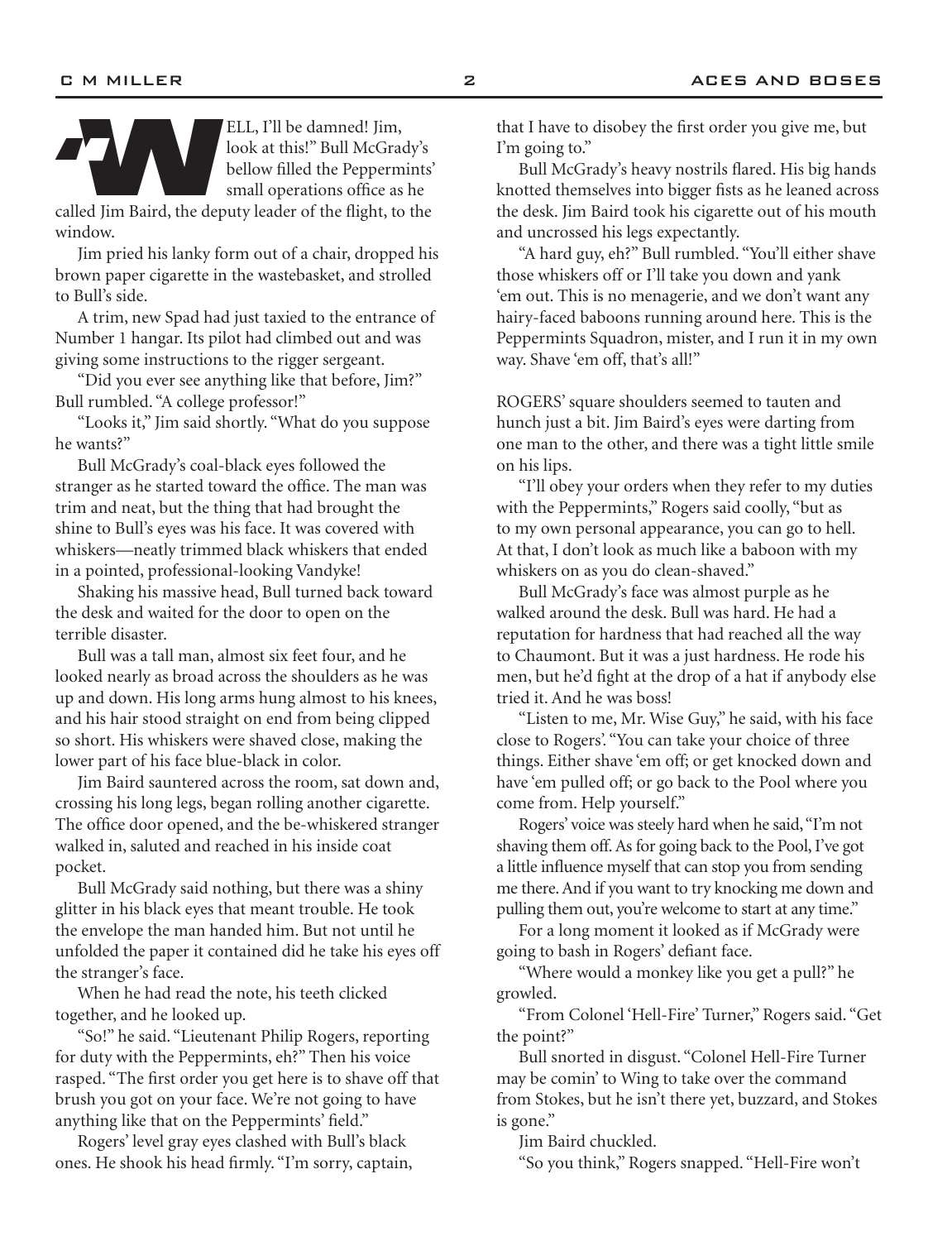stand for any monkey business from anyone, even you. Now, have you any sensible orders to give me?"

"Yes, two," Bull rumbled. "One of 'em is to be on the field ready for business at five a.m. in the morning. The other is to shave off them whiskers, and if you don't—" He bit off his words and turned to the desk. "Now get out of here before I punch your head off. I don't want to have to hit you and get murdered for killin' somebody's pet."

He turned back to the desk.

For a moment, Rogers' steely gray eyes bored into Bull's broad back. Then he spun on his heel and walked out the door.

JIM BAIRD dropped his cigarette in the wastebasket and began rolling another. "What's the idea, Bull?" he asked. "Why the sudden dislike of whiskers?"

Bull fished a cigarette out of his pocket. "I don't give a damn about his whiskers, Jim," he said. "That isn't the point. In an army in war, somebody's got to be boss. On this field I'm it." He held a match to his cigarette.

"Did you see those eyes of his, Jim?" he went on. "You got to get the jump on a man like that or he'll be bossin' you inside thirty days. Orderin' the whiskers off him was just my way of gettin' the jump on him. If I don't get 'em off him, he's goin' to try to be the boss of the Peppermints."

Jim studied his cigarette for a moment. "Somehow I don't think he'll take 'em off. He's not that kind."

Bull's big hand slammed down on the desk. The envelope in which Rogers had carried his orders fluttered off the desk. "Then you're going to see one of the hell-roaringest fights around here you ever laid your eyes on," Bull announced.

Jim picked up the envelope, fumbled it a moment and drew out a folded bit of paper. He handed it to Bull. "Here, you overlooked this."

Bull jammed his cigarette in the corner of his mouth, closed one eye to keep the smoke out of it, tilted his head and, unfolding the paper, read aloud:

*"Captain. Edward McGrady,* 

*C.O., Peppermint Squadron,*

*The bearer, First Lieutenant Philip Rogers, has the makings of an excellent member of the Air Force.*

*I would appreciate it greatly if you will see that he obtains the necessary experience at a very early date to fit him for a command.*

> *(Signed) Turner, Colonel U.S.A.S."*

"Holy jumping horn toads!" Bull roared. "He wants him to have experience, eh? And it's from Hell-Fire Turner, a chair-warming kiwi that wouldn't know an airplane from a wheelbarrow. Experience, huh! He'll get it!"

He scooped the phone off the desk and roared, "Wing!" A voice answered, and he demanded to talk to Colonel Hell-Fire Turner.

"Oh, so he isn't there?" he mimicked sourly. "Hasn't taken over command yet. Well, you tell him that Bull McGrady says that the Peppermints is no training camp, and for him not to send any more students down here; but that when we send this one back, he'll have his experience, and a clean face."

He slammed the phone back on the desk. "We'll start on him in the morning, Jim," he said. "You take the gang out on the regular patrols. Me and Mr. Experience are going over behind Deuelle to have a look at those artillery placements."

For once, Jim Baird was stirred out of his customary drawling ease. He sat up stiff in his chair.

"Holly mackerel, Bull!" he exclaimed. "They want him back alive! You'd better let me go look at Deuelle and make the report on it. Keep Rogers with the flight till he breaks in a little. The Jerries are touchy about those placements."

Bull's teeth clicked stubbornly. "Hell-Fire says he has the makings, and wants him to have experience. Well, I'll cover his tail all the way over and back, and he'll get his dose of experience—a good big dose."

The gang trooped on the field next morning at the crack of dawn. Bull was already out, and so was Jim Baird. They strolled down the line of red and white striped ships, looking them over.

Jim nodded at Rogers' bright new Spad and shook his head dolefully. "I wouldn't do it, Bull," he shouted above the roar of nine Hissos. "That ship is brandnew, and it's just an advertisement that you got a green hand with you. The Jerries will ride hell out of him."

Bull snapped. "He's got to have experience." Then he stopped dead in his tracks.

The new man was just coming out of the squadron room. Swinging his helmet in his hand, he started for his ship. But he had not shaved!

"I told you so," Jim said under his breath.

Bull started across the field at full stride. The rest of the gang stopped where they were and stood watching hopefully. Bull stepped squarely in front of Rogers. His black eyes glittered and his hands opened and shut angrily.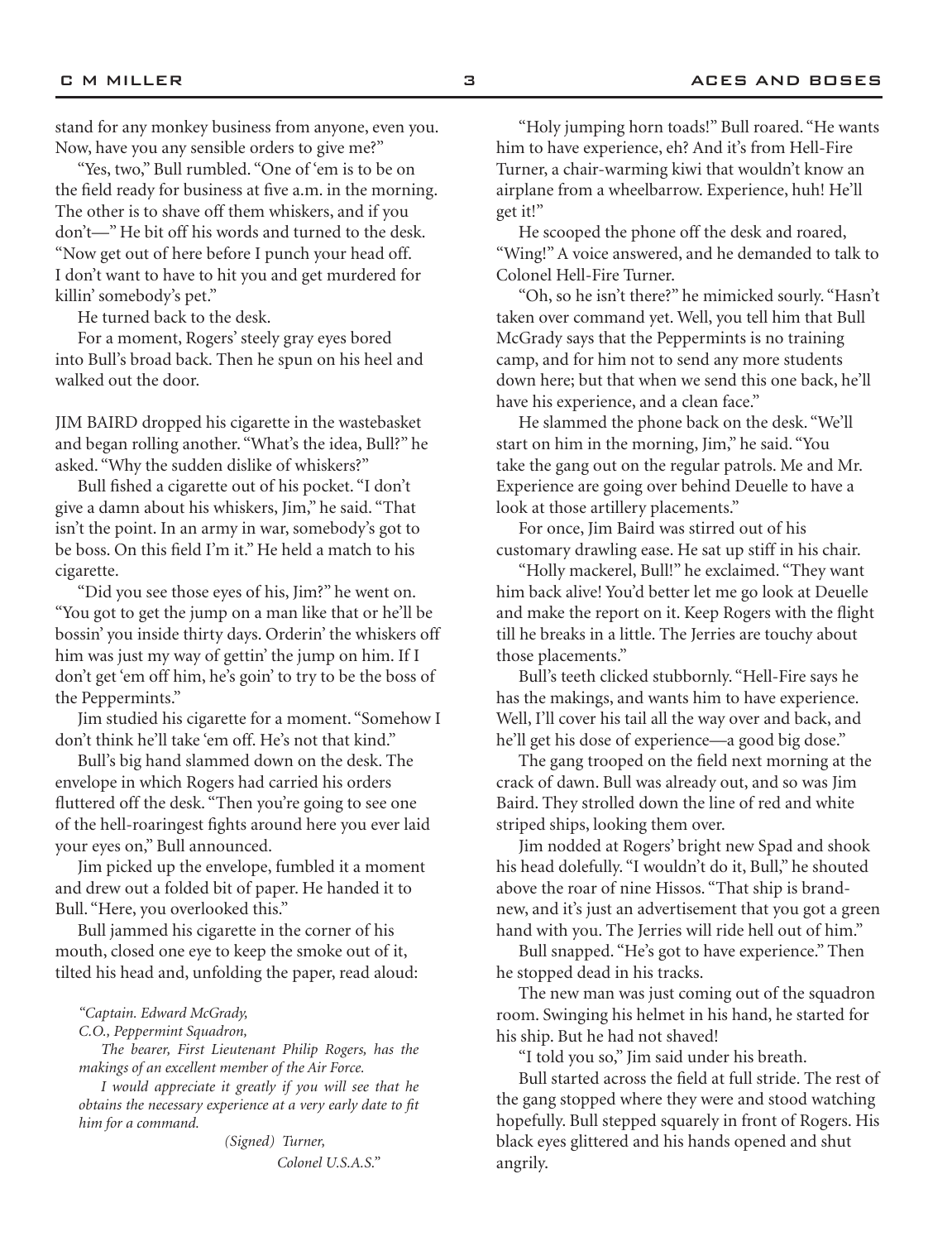Rogers coolly pulled on his helmet, snapped the chin strap and, drawing his goggles from his pocket began polishing them with his handkerchief.

"Any orders, captain?" he asked gravely. "It's five o'clock."

Bull snorted. "Orders! Last night I gave you orders to shave that mug of yours. Why didn't you do it?"

Rogers drew on his goggles. "And I told you that my whiskers were none of your business. I mean it. Now if you want to give me some sensible orders, I'll be glad to obey them."

Bull's open right hand drew back as if he were going to slap the face off Rogers. Rogers didn't bat an eye, but there was a sudden pantherlike taut-ness to his whole body. His gray eyes were like ice.

Jim Baird grabbed Bull's arm. "Say," he drawled, "we'd better be goin'. It's ten past five now."

Bull's hand dropped to his side. "Okay, Jim," he said. Then, "Rogers, you wanted experience. I'm seeing that you get it. Wait till the flight takes off and follow me. We'll see about those whiskers later. Go ahead, Jim. I won't kill him till I have time to clean up afterwards."

SEVEN battered Spads roared down field in a cloud of dust, swung east and disappeared behind the rim of hills between the field and the trenches.

Without looking back, Bull prodded his Hisso and swept down for a takeoff. He climbed at a gentle slope; then, as he reached the hills, he looked for Rogers. The new man was holding steady just back and to the right of him.

Bull adjusted his goggles, settled in his seat and pointed north and west. There was just a suspicion of a grim smile on his lips whenever he flicked a look at that new ship.

On out past the hills, artillery placements, an occasional observation balloon, pock-marked and shell-churned ground. The trenches—zigzag ditches whose northern edge was strewn with a tangled mass of barbed wire. Another mass of wire, one more ditch. Germany!

Bull looked back. Rogers was riding easily, but his head was constantly swiveling on his shoulders as he swept the sky around and above. Bull nodded. That was the way to do it, all right.

On ahead about six and a half miles was a tiny white spot on the ground.

Deuelle! It was a wrecked village that had been fought over half a dozen times. Now it was merely a scramble of splintered stone walls and scattered roofs, but the Germans had taken advantage of its wine cellars and had put some long-range artillery down in those damp holes. They made excellent places for hiding big guns, and American HQ wanted to keep posted on the situation. The Peppermints had orders to make a daily observation on the place and report any change, however small. The Germans were making strenuous effort to prevent that observation.

Bull's eyes grew a bit sharp as he spotted five tiny dots to the left, and those dots were buzzing his way. He fired a burst from his Vickers to catch Rogers' eye, and pointed. Rogers nodded and fired five shots from his own guns. They bored on.

Deuelle was getting close now. The white stones had spread out until they made quite a patch. Bull's eyes flicked to the Fokkers. They were getting close, too—close enough to meet the Spads squarely over the little town.

Bull eased his stick forward. The horizon tilted past his prop as the ship slanted down. Rogers was following. The Fokkers were dropping, too.

Just as the two Spads scudded low across Deuelle, the Fokkers hit. Bull had been studying the ground below as he dived. As the Fokkers hit, he roared up through them in a tight Immelmann with Rogers close on his tail. They broke through the mad swirl of Fokkers and came out on top of the heap. But Bull thought he had seen something unusual down there that first trip across. He banked in tight circles, studying the ground closely.

Rogers stayed close by. The Fokkers were swarming up like mad hornets. One of them poured a burst at Bull. Bull swerved out. Another came on. He dodged away from it, his head jerking around to get another look at the ground. But the Fokkers went right on past him, and with a sudden curse, he realized what they were doing. They were after Rogers! His bright new ship was just like a sign board that said, "I'm a green pilot. Get me!" One Fokker was under his floor boards. Another was coming in from his beam, and a third was getting on his tail.

BULL McGRADY'S jaws set. He swung his ship and went roaring after that zooming Fokker. For one long breath Bull had that ship dead in his ring. His thumb came down, and his Vickers began their battering pound on his cowl. The Fokker's fire broke off suddenly as its pilot shot a scared look back over his shoulder. Then he slumped.

Rogers wriggled clear for a second. Bull pulled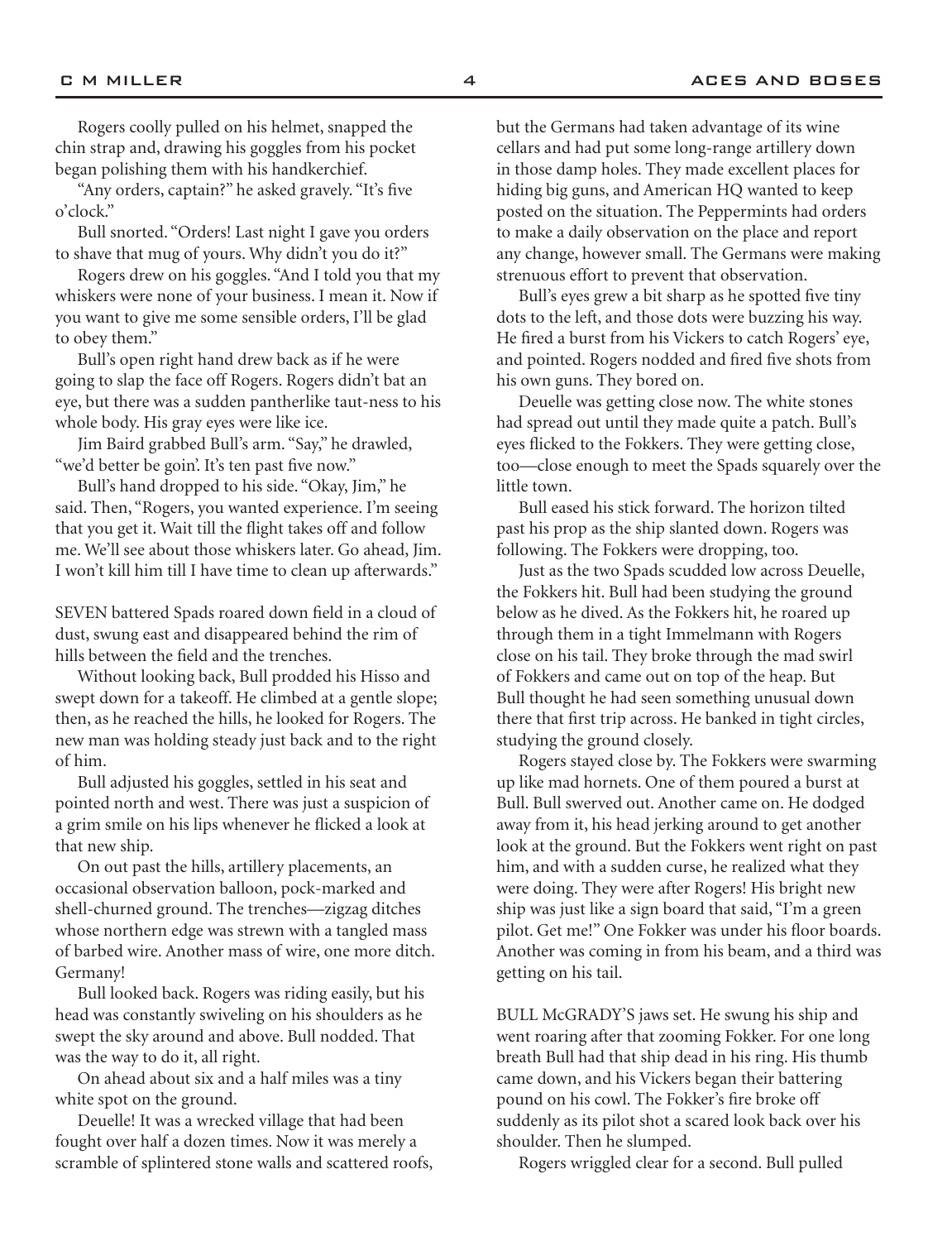on over on his back, rolled out and dropped flat on another Jerry. The Fokker started to yaw away from him. Bull's foot stabbed at his rudder bar, and his Spad's nose jerked around. The crossed wires in the ring sight centered for an instant on the Fokker's pit. Five shots clacked from the Vickers—no more. The Fokker went wabbling down.

Bull straightened and looked around. The fight was getting spread out. Rogers was away back of Deuelle and dodging like a twitching leaf. All three of the remaining Jerries were literally making a sieve of him.

"Damn bringing these green guys out, anyway!" he growled. "Experience! He's getting it, and I've got to help him out." Then he reared stiff in his pit. "Got him!" he croaked. "He got him!"

A Fokker had seemed to stumble for a second as it swept recklessly past Rogers' slug spurting prop. The green guy had knocked him down! But the other two bored in furiously. Bull got there just in time to drop on one that was maneuvering onto Rogers' washboarding tail. The Fokker saw Bull coming and zoomed away.

Bull instantly dived on past Rogers and dropped on the second Jerry. It was coming around in a steep bank and picking up speed for a zoom. Rogers went down past them in a steep dive. The Fokker saw its danger and tried to reverse its maneuver. For a second, its wings quivered as they slapped air with a jerk. Something gave away, and the ship started a zigzag whip toward the ground below.

Bull pulled up and pushed his sweat-fogged goggles on his forehead. "Musta broke a control wire," he grunted. "Let him go."

He looked around for the other one. It was high up, and going away from there full speed. Then he looked for Rogers, whose dive had taken him away down. His Spad was at least a thousand feet below Bull, and directly over an old farmhouse.

Then, as Bull McGrady watched, something went tumbling down from the new Spad—something that seemed to glint dully in the rays of the morning sun.

With a rasped curse Bull slammed his stick forward and went down like a bullet. "A brass message cylinder," he croaked. "Damned spy! He didn't think I'd see that. No wonder he hides his face behind a black brush. But he'll never live to roll his trucks on Jerry ground. I'll fill his hide so full of lead he'll bury himself when he lands."

But Rogers did not try to land. Instead, he came climbing up to meet Bull.

Bull pulled out of his dive and circled, watching Rogers, puzzled. For an instant he was tempted to drop flat on the new man and blast him out of the skies. Then Rogers hilariously waved both arms high above his head and held up one finger, signaling his first air victory.

Bull's eyes slitted. So that was the game! Rogers didn't think he had been seen dropping that message. Bull nodded, satisfied. For a moment he studied Rogers across that narrow canyon of space, then looked at the ship. The new Spad was a slug-riddled mess. It had taken a terrific whipping. Bull nodded again, and motioned for Rogers to go ahead back toward Deuelle.

"I let you follow comin' over," he grunted, "but you'll be ahead goin' back. I'm not taking chances on you any more."

Over Deuelle, he waved Rogers to go lower and stay ahead. Rogers kept looking back as if he were puzzled, but he obeyed orders.

Bull slanted on down toward the town, his eyes darting watchfully from the ground to Rogers, then back to the ground again. His tongue clicked against the roof of his mouth as he saw what he was looking for.

A heap of stone had been moved down there. A tumbled-down wall had been partly rebuilt so that it still looked shell-torn, but was higher than it had been yesterday. And those rocks hadn't been there before, either. The Jerries were busy. That was enough. He waved Rogers on toward home.

AS THEY flew low over the ridge of hills at the field's edge, Bull slapped his hand against the Colt at his thigh, then unbuttoned the flap on the holster. They circled into the wind and rolled down to a landing.

Bull reared his broad shoulders out of his pit, shoved up his goggles, climbed down and headed for Rogers.

The rest of the flight was coming in now. Bull paused a second and counted the ships as they landed. All there. He went on.

Rogers' face was split with a smile of satisfaction that showed his white teeth through his black beard. "I got one," he said.

Bull's lips thinned. "And that's not all you're goin' to get, spy!" he rasped.

His big fist flashed straight for Rogers' chin. The new man's head jerked sideways. The fist shot past his cheek, missing it cleanly. Bull's eyes widened in surprise. He didn't often miss like that.

Rogers asked coolly. "What's the big idea?"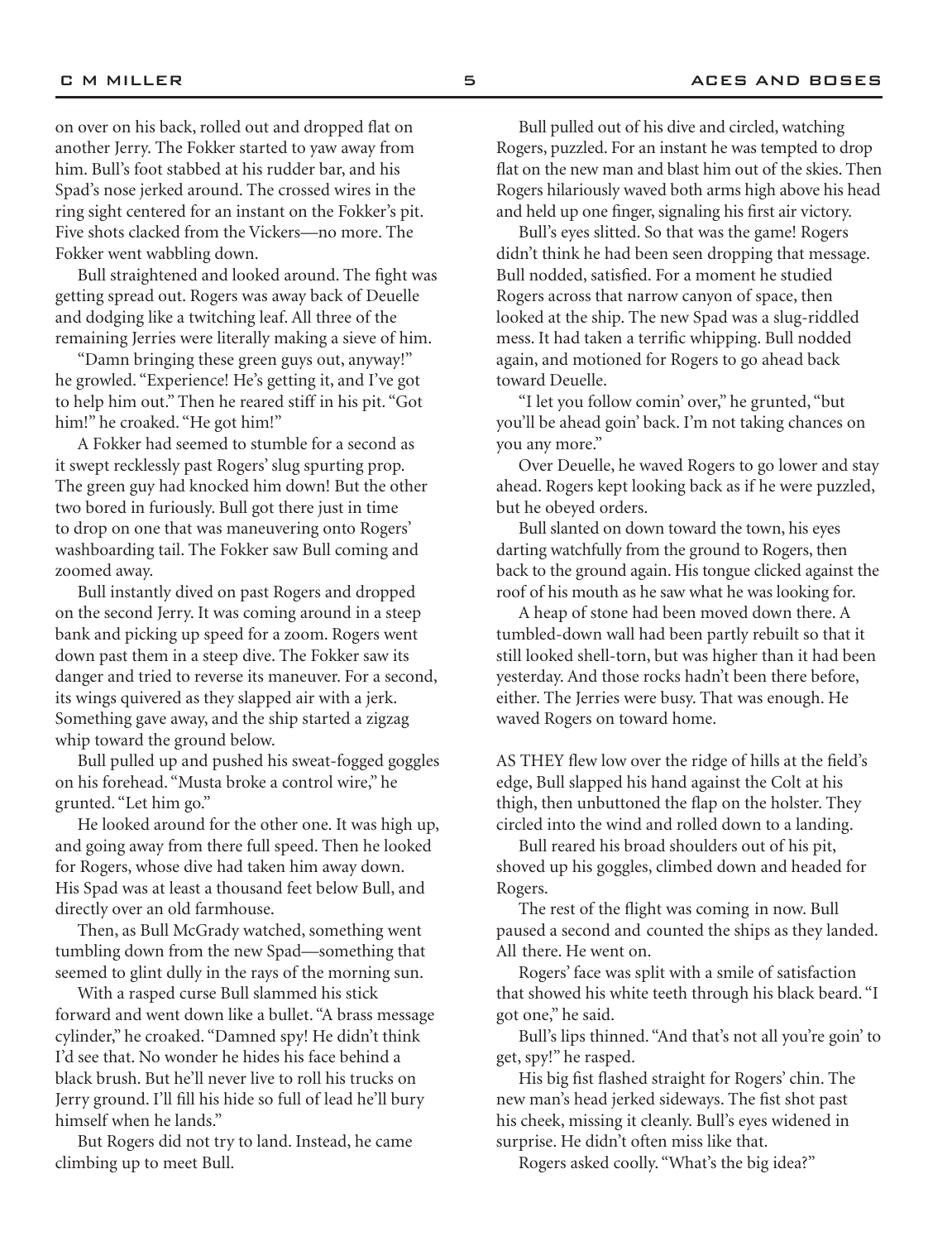"Oh, sweet innocence, eh?" Bull rumbled sarcastically. "Didn't know I caught you dropping information to the enemy. Thought I was too high up and too busy. Well, I wasn't—and you're under arrest."

"What for?"

Bull whirled. Jim Baird had come in, and now was standing at his elbow. "What you arresting him for, Bull?" he asked again.

"Caught him dropping a message cylinder to the enemy over back of Deuelle a while ago."

Jim began rolling a cigarette. "No wonder he wears a disguise," he said.

Bull reached out and drew Rogers' Colt from its holster. He hefted it significantly in the palm of his big hand. "Do you deny droppin' that message?" he demanded.

Rogers shook his head. "Since you saw me, I can't very well, can I?"

"I didn't ask you, can I? I asked you, did you?" "Yes, I did."

Bull's big hand clamped down on Rogers' shoulder. "Now my tin buzzard, we're going to handcuff you, shave you, then send you down to HQ to be shot."

Rogers reached coolly up and gripped Bull's wrist in iron fingers. He jerked the hand off his shoulder.

"Oh, no, you're not," he said evenly. "I heard you were a fast actor and a hard guy. Well, read this, then see how you act."

He reached in the inside pocket of his tunic, and drew out an envelope. Bull, for the first time, saw the ring of taut pilots, mechanics and riggers standing close around them. He waved his hand. "Go on, you buzzards. Get about your jobs. We can tend to this without any help." He handed the gun to Jim. "Keep an eye on this whiskered bird while I read this billydoo of his."

He ripped the envelope open, pulled out a sheet of paper and read:

*"Captain Edward McGrady:*

*This will inform you that First Lieutenant Philip Rogers has my permission to drop messages to the enemy if he sees fit. (signed) Turner, Colonel U.S.A.S."*

"Well, for the love of Pete!" Bull managed all in one breath. "Here, look at this, Jim, and see if I read it right." His eyes bored into the cool gray ones of Rogers. "How come he gave you a note like that?" he demanded.

Rogers shrugged. "Because he wanted to, I suppose."

Jim handed the paper back. "Looks all right," he said. "I don't see anything wrong with it, but it sounds nuts."

Bull wrinkled the note in his hands for a moment while he considered. "Sounds nuts to me, too," he said. "Rogers, I'm not putting you under arrest until I've had time to check up on this, but hey, sergeant, come here."

The sergeant came up and saluted. Bull handed him Rogers' gun. "Keep an eye on this buzzard and don't let him leave the field. He's under open arrest until I tell you different. Come on, Jim, let's look over these ships. We've got some nasty work ahead."

WHEN they came out of the hangar and got back to the office, the sergeant met them just outside. He jerked his head toward the door.

"He's inside," he said.

Bull snapped, "What's he been doin'?"

The sergeant said, "Just settin' there by the desk, smokin', sir."

Bull nodded. "You keep an eye on that bird till I tell you different. If he starts to leave the field, knock him down, and if he gets away, I'll break your neck, savvy?"

The sergeant grinned and nodded. "He won't," he said grimly.

They went on into the office. But before Bull had a chance to say a word, Rogers was on his feet, talking.

"Captain," he said, "I've been thinking about the things we saw at Deuelle. The Germans are evidently strengthening that place and adding new guns— Probably eight-inch howitzers, and they can do a terrific damage. I'd suggest a bombing raid on Deuelle tonight."

Bull walked on to the desk. He put his hands on its scarred top and faced Rogers deliberately. Jim Baird sat down.

"Oh, you do, do you?" Bull growled sarcastically. "And, Mr. Strategist, how do you happen to know that the Jerries have made some changes over there when this was your first trip across the lines?"

Rogers' gray eyes were steady. "It happens, sir, that when I got orders to report to this Wing, I made a very careful study of photographs of this region, and of Deuelle, especially since it is one place that the Germans are strengthening. There is a new pile of stone over there now, and a wall on one of the houses has been changed considerably."

"So what?"

"They are, of course, moving in more guns."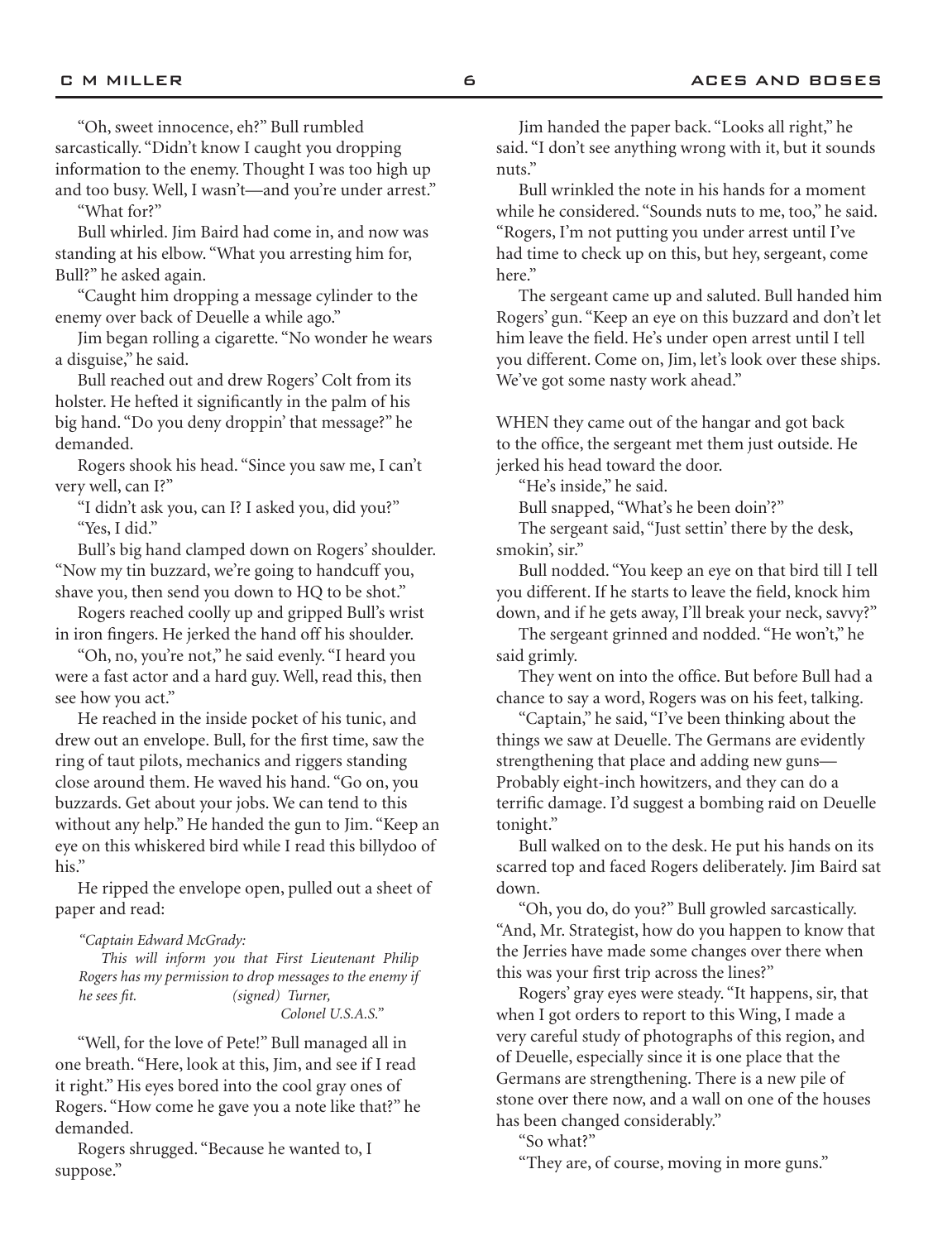"And you remembered all that from pictures?" "I did."

"Some memory! And I suppose that is why you dropped that note."

"We'll leave that part of it out," Rogers said firmly, and there was something in his voice that said that he meant it. "But my suggestion about that bombing raid stands. It is good."

Bull's temper flared. "Get out of here," he growled. "When I want your advice, I'll ask for it. And my suggestion about your not leaving this field goes, too. Don't forget that."

Rogers saluted, turned on his heel and walked out.

Jim Baird chuckled. "You've met your match, Bull. That guy is just as hard as you are, and you didn't get the jump on him, either."

Bull wiped his hand across his face. "My God, Jim, I forgot all about those whiskers! But I'm telling you there's something queer about him. Imagine a colonel writing a letter, giving him permission to drop notes to the enemy!"

Jim shook his head. "You imagine it. I can't. Say, maybe he's a G-2 man."

Bull pondered a moment. "I don't think so," he said, and reached for the phone. "I'll find out."

WHEN Wing answered, Bull growled, "Say, what kind of a buzzard did you send down here yesterday? He's got notes from Turner plastered all over him. Who is he?"

The voice said. "I don't know who he is, but Turner just called up here and said for you to release him from open arrest."

Bull's eyes opened wide. "For me to release him," he howled. "Hell, man, he hasn't been under open arrest more than thirty minutes and—say, are you sure it was Turner called you?"

"Well, it sounded like his voice."

"Sounded like him," Bull bellowed, "Don't you nuts know it is easy enough to imitate a man's voice? When is Turner going to be there?"

"I don't know."

"Find out." Bull shoved the phone across the desk and stared at Jim. "Jim, it gets worse and worse. That bird was using the telephone while he was in here and knows just where Turner is or he couldn't have got him that quick—if it was Turner. And Hell-Fire isn't at Wing yet."

"What are you going to do about it?"

"I'll release him from open arrest, but you and I are going to keep a sharp eye on that bird."

Jim chuckled. "Bull, you're losin' your hold. This guy is getting your goat. You're easing up, and you haven't got the whiskers off him yet."

Bull's big hand slammed down on the desk so hard that the telephone jumped. "We will, though," he promised.

"And how about that bombing raid?"

"He's right about that, Jim. I was going to suggest the same thing to Wing. The Jerries are busy back there, and we've got to get the jump on them."

Jim chuckled again. "Like you did on Rogers?" Bull roared, "Jim, shut up before I throw you out of here on your ear!"

Jim Baird ignored the threat. "Suppose this note business was to rig up a trap on us," he suggested.

"I was thinking about that, too. If it is a trap, we'll send Rogers down before we begin to even shoot at the Jerries. Besides, it will be Hell-Fire's fault for backing this bird's play."

"How about the rest of the gang getting caught in it?" Bull snapped. "Those buzzards could shoot their way out of anything, and you and I will be there

helping 'em. I'd never send a man any place I wouldn't go myself."

Jim puffed on his butt. "You better arrange with Wing about the raid before you start to take off."

Bull called Wing again, staled his reasons for the raid and got instant approval of the plan. Shaking his head dazedly, he shoved the phone across the desk.

"Jim," he said slowly, "that's the quickest that bunch of chairwarming aviators ever approved anything I ever said. I don't understand it."

"Maybe Hell-Fire has called 'em up again," Jim drawled.

Bull lunged to his feet. "He might have, at that," he agreed. "Come on. We rendezvous those bombers at eleven fifteen tonight. We've got work to do."

Jim got up. "How about Whiskers?" he asked. "Not time for him now. Got to get this raid over first." Jim chuckled again. "Followin' out his plan, eh? Well, he's startin' to take over."

"Get out of here!" Bull bellowed.

FROM then on, the hangars were a hive of feverish activity. Planes were checked, oiled, gassed and readied. Rogers' ship had to have a new strut, two bracing wires and dozens of tiny maltese cross patches were pasted over its many bullet holes. It didn't look quite as new as it had.

At ten-fifty that night the gang was all on the field.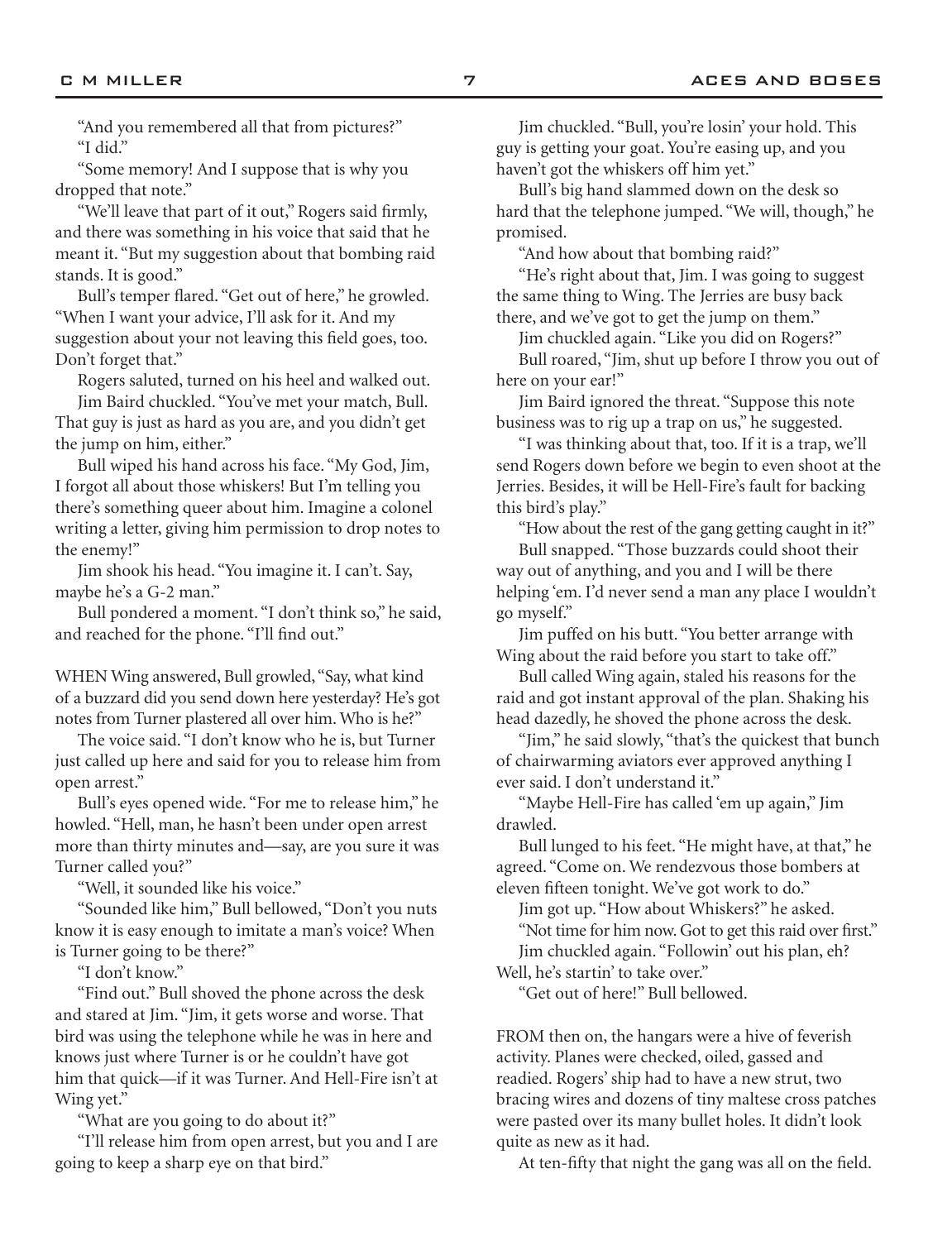Rogers came out, his face still covered with the black whiskers, and headed deliberately for Bull McGrady.

"Captain," he asked crisply, "am I still under arrest?" "Why?" Bull asked.

"Well, I'd like to go along, and I don't suppose you usually let men under arrest accompany you across the lines, do you?" His hand started for his breast pocket. "Now I've got—"

Bull shut him off. "Don't tell me that that cockeyed colonel gave you another note. I couldn't stand the shock." Then his voice became low, deadly, serious.

"I'm going to tell you something, Rogers. That blasted colonel wants you to have experience, and you're goin' to get it—plenty. But if you drop another note or try to pull any monkey business, you'll never come back with the flight. Now get over there in your ship and watch where you go. It's mighty easy for a greenhorn to get lost at night, so stick close to the flight."

For a moment, Rogers' eyes glowed almost green then he slipped on his helmet and stalked stiffly toward his ship.

They rendezvoused the two big wide-winged Handley-Pages right on the dot. The Spads were riding in a spread out V above the huge bombers. Bull was at point, and Jim Baird was a thousand feet above the V, riding at safety.

Bull eyed the stars sourly. It was a bad night for a raid. There was not a cloud in the sky for the Handleys to use as a hiding place in case of trouble. The moon would be up in an hour, and the Germans had some pretty good searchlight batteries around Deuelle, and a good anti-aircraft defence.

They were nearing the trenches now. A finger of light stabbed into the sky half a mile ahead, then another, and another, a whole battery. The Jerries had heard the Handleys!

The searches began sweeping the sky. The Handleys were climbing now. Bull slanted the Spads up. He knew that already phone lines back there would be hot with excited, German words. A raid coming! Fokker Staffels, attention! Handleys loaded with bombs, on a direct course toward Deuelle, height about three thousand meters! Stop them!

Another battery of searchlights popped out. Five more beams of light began knifing the sky. The Handleys and Spads bored on.

*Wham!* Bursting balls of anti-aircraft fire began popping out in the sky. A black bat came streaking through a search beam straight at the Handleys. Fokkers!

A beam caught one of the big bombers, and it tumbled down the sky in a corkscrew fall that got it out of the glaring light. Bull fired a red Very rocket and streaked ahead of the V. Jim Baird dropped down and took the point of the flight.

ANTI-AIRCRAFT fire stopped suddenly as the Jerries spotted their own ships coming in. Then the whole sky was crisscrossed with lanes of orange-red tracer and looping, blue-flamed exhaust streaks.

They were almost over Deuelle now. Bull McGrady shot straight through the fight and went diving down on the spot where he judged the town to be. Then with a start, he leaned far around his windbreak and peered ahead between his wings.

There on the ground was a diamond made up of four tiny, winking lights. One point of the diamond pointed straight north. The other one was to the south. For an instant, he wondered if this was a trick. Did that brass message cylinder Rogers had dropped have anything to do with it?

"They just about outline the town," he muttered. "But why?"

He went on screaming down, dropped two parachute flares and zoomed. As he went up, he looked back down his tail. The white stones of Deuelle were starkly outlined in the glaring light of the flares. And the town sat in the very center of that diamond of tiny lights!

"How the hell?" he growled as he roared up toward the fight over head. But those lights would help the Handleys tremendously. They could tell just where to unload, even if they didn't get any more flares.

One of the bombers was coming down now. Two black hell bats were on its tail riddling it with fiery slugs, trying to drive it away from its target. The gunner in the bomber's rear pit was pumping his Lewis as fast as it would go.

Bull tore in. For an instant, a searchlight outlined the bomber. The two Fokkers shot in desperately. Bull hunched toward his sight. He outlined one of the Fokkers between him and a light beam, and his guns leaped. Orange-red flame danced on their muzzles. Fire balls spurted out and hit the Fokker's wings. It looped instantly.

The Handley lurched as four white eggs tumbled out of its belly and fell below the searchlight beam. It roared around out of the light and into the dark. Bull looked around for the other bomber. A spurt of slugs pounded against his fuselage. He zoomed out. Rogers came streaking across a light beam tight on the tail of a